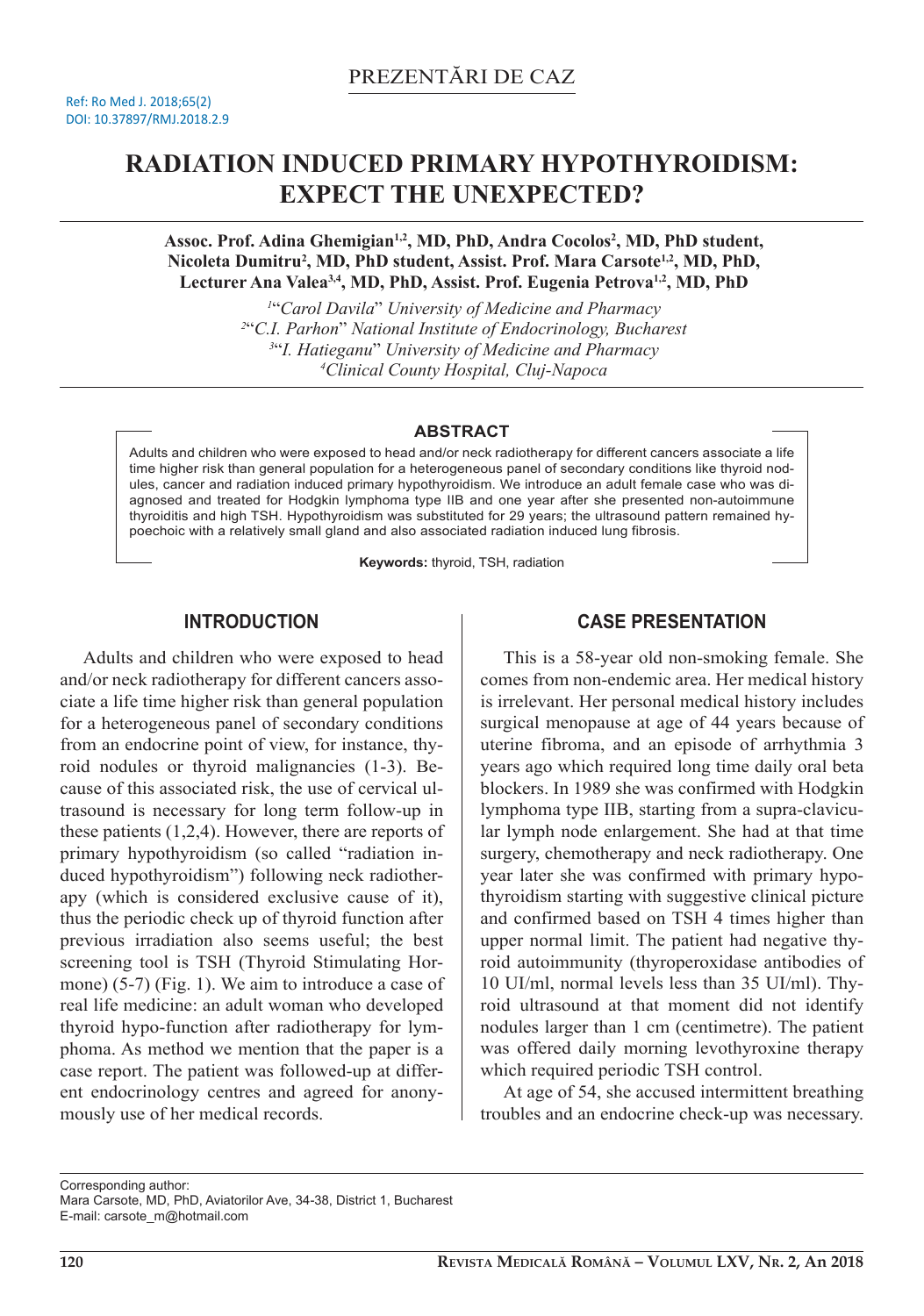

TSH was normal (of 2.5 μUI/ml, normal values between 0.5 and 4.5 μUI/ml), so was the serum calcitonin (of 1 ng/ml, normal levels below 3.8 ng/ml), and thyroperoxidase antibodies (of 10 UI/ml, normal levels below 35 UI/ml). Thyroid ultrasound showed reduced diameters of the two lobes: right of 0.48 by 0.5 by 1.08 cm, and left of 0.66 by 0.6 by 1 cm, isthmus of 0.19 cm, with hypoechoic pattern and no thyroid nodules, neither local lymph nodes enlargement. She associated low 25-hydroxyvitamin D levels of 21 ng/ml (normal levels above 30 ng/ml) which required cholecalciferol therapy. Since no specific endocrine anomaly could explain the symptoms a computed tomography scan was done and pointed pulmonary fibrosis, most probably also secondary to prior radiation, and a small sub pleural nodule of 0.6 cm at left superior lobe. No oncologic interpretation

#### *FIGURE 1. Thyroid conditions which may be expected after radiation for head and neck cancers of different types*

was considered for this imagery aspect but annual imagery of the lung was done since then and pointed stationary aspects in addition to intermittent breathing anomalies which persisted.

During the current admission, clinical exam was status quo. Blood thyroid tests showed normal function (a TSH of 1 μUI/ml, normal levels between 0.5 and 4.5 μUI/ml, and FreeT4 of 15.2 pmol/l, normal between 10.3 and 24.4 pmol/l under daily 75 μg of levothyroxine), negative thyroperoxidase antibodies, of 10 UI/ml (normal ranges between 0 and 35 UI/ml), persistent low levels of 25-hydroxyvitamin D, of 19 ng/ml (optimal levels above 30 ng/ml). Thyroid ultrasound showed a right lob of 1.4 by 0.6 by 0.7 cm, a left lobe of  $2.3$ by 0.9 by 0.7 cm, a small nodule at left lobe of 0.6 by 0.4 by 0.4 cm, no lymph nodes (Fig. 2).

#### *A. Longitudinal section B. Longitudinal section*



*C. Longitudinal section*



*FIGURE 2. Thyroid ultrasound on a 58-year old female 29 years after therapy for Hodgkin lymphoma (which was followed by radiation induced primary hypothyroidism) reveals a right lobe of 1.4 by 0.6 by 0.7 cm (A), a left lobe of 2.3 by 0.9 by 0.7 cm (B), a small nodule at left lobe of 0.6 by 0.4 by 0.4 cm.*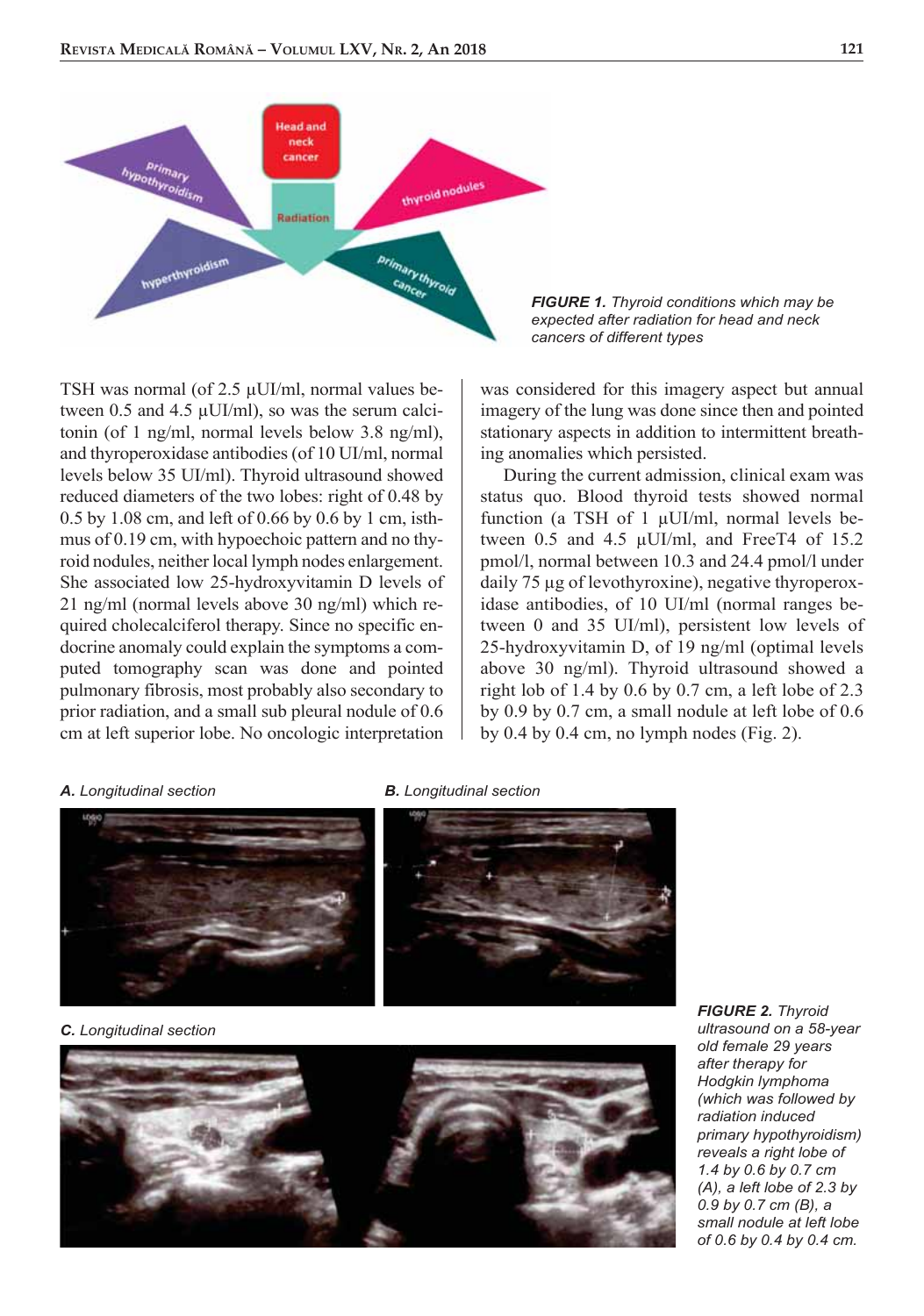## **DISCUSSION**

Primary hypothyroidism after head and neck radiotherapy represents a multidisciplinary topic, concerning oncology, endocrinology and primary health practitioners (2,8). A review article included 2,449 papers on this topic (and finally 5 fulfilled rigorous inclusion/exclusion criteria of the review) of 57 up to 390 subjects who were enrolled in each study, and it highlighted that actually the primary hypothyroidism rate after neck radiotherapy is much higher than initially expected, approximately 23-53% depending on irradiation dose but inter-individual variations are important (8). The effect of radiation on thyroid is complex, actually a process of radiotherapy-related thyroiditis is registered which also may associate transitory thyrotoxicosis, and a specific non-nodular pattern of thyroid ultrasound including changes of Doppler signal, hypoechogenicity and irregularity/lack of structure homogeneity (9). This particular type of thyroid deterioration primary targets the gland; especially the thyroid vessels, because of radiation itself and later the function anomalies are detected (9).

The occurrence of primary hypothyroidism after radiotherapy is not itself an exceptional event since typical causes as seen in general population like autoimmune chronic thyroiditis or endemic goitre related hypothyroidism but this type of condition underline a different mechanism due to radiation itself (10,11). The rate of prevalence after radiotherapy is age-dependent (10-12). In the case we introduced, the patient was diagnose with radiation- associated hypothyroidism soon after oncologic/hematologic therapy was offered to the patient. There is not a specific time interval described since radiation exposure to the diagnosis of hypothyroidism depending on dose, and patient's background including suggestive symptoms of thyroid function anomalies and how often the patient had a routine TSH assay done. In this particular case, the clinical onset needed to be first differentiated from others malignancies including a primary thyroid lymphoma (13-15). One study on 120 survivors of head and neck cancers diagnosed during childhood with ages between 6 and 30 years pointed that  $66\%$ had consecutive thyroid diseases, and 27% of them had high TSH, 22% had nodules, 2% were confirmed with a secondary tumour as a thyroid cancer

(16). The risk of hypothyroidism increases with irradiation dose, with some particular types of cancers, including Hodgkin lymphoma as seen in our case (16). The advance of therapy for Hodgkin lymphoma increased the survival (almost 90% of patients have a long time survival) thus the risk of endocrine conditions is cumulative: a part from hypothyroidism, hyperthyroidism has been rarely described, the risk of thyroid malignancy starts 5-10 years after irradiation (17). Childhood Cancer Survivor Study included 13,674 subjects; survivors were diagnosed at a median of 14 years, and re-assessed at a median of 30 years (18). 34% of patients had a thyroid anomaly: hypothyroidism is the most frequent (relative risk of 17.1 versus controls) correlated with dose of irradiation, older age at diagnosis and female sex; the risk of hyperthyroidism is 8 times higher than controls, of thyroid nodules of 27 times, of thyroid cancer of 18 times (18). The first prospective of expected hypothyroidism after irradiation was published in 2012 and pointed a risk of 33% within first 2 years (19). The effect is time dependent, not only dose dependent, and it appears within months to years, as a late complication of radiation dose (20,21). Another risk factor seems to be the small gland volume, as seen in our case (20). The radiation induced thyroiditis is not associated with positive antibodies against thyroid as present case (22). We should also mention the fact that our patient developed another late complication of radiation: lung fibrosis. This condition may be expected early (less than 6 months) or late after thorax irradiation (23,24). Radiation pneumonitis, if it comes years after cancer therapy, as seen in our case, more than 2 decades later, represents an exclusion diagnosis (23,24). The patient also associated long time hypovitaminosis D despite intermittent supplements. This seems incidental most probably, due to geographic area of vitamin D deficiency (25).

# **CONCLUSION**

The risk of radiation induced hypothyroidism increases with the dose and area of irradiation and it might be expected together with risk of developing thyroid nodules and even cancer thus ultrasound and TSH long time follow-up after head and neck cancers are essentials.